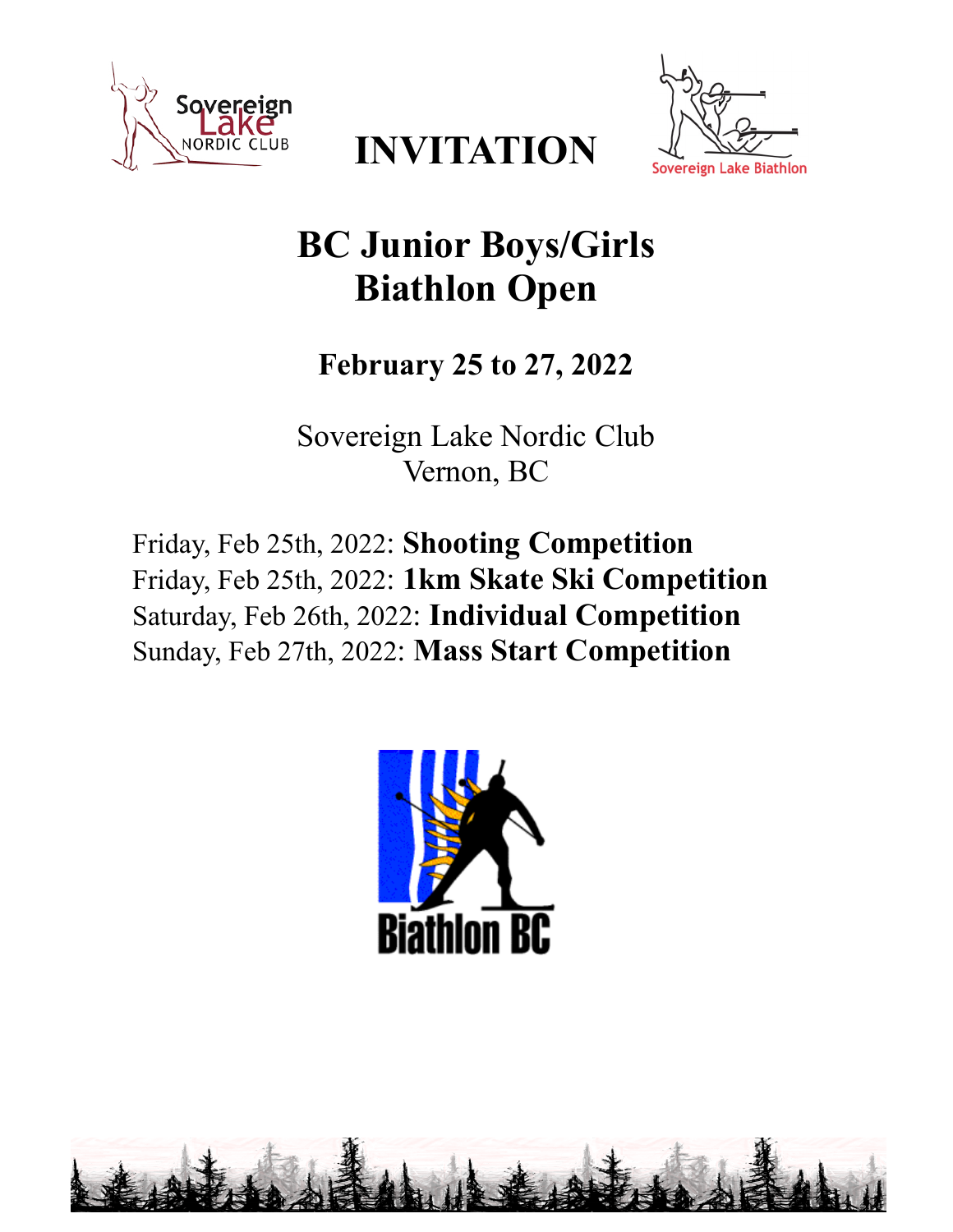# WELCOME

Dear Biathlon Family,

In light of the cancellation of the 2022 BC Winter Games, Sovereign Lake Nordic Club "SLNC" and Biathlon BC are pleased to invite you to participate in the BC Junior Boys/Girls Biathlon Open, February 25-27, 2022. The Organizing Committee, Sovereign Lake Nordic Club, and the many volunteers are excited to host three days of fun competitions on our new and improved range and look forward to seeing you. The club athletes and families have been working hard since the summer and have made many upgrades to the range, course trails and installation of the much awaited electronic targets.

Explore cross country skiing at its best. The joint trail networks of Sovereign Lake Nordic Club and Silver Star Mountain Resort provide over 105km of daily groomed trails, making it the largest continuously groomed network of cross-country ski trails in Canada. The high elevation and mild winter temperatures provide a perfect recreation area for you to explore. World-class grooming and outstanding early and late season ski conditions provide some of the best cross-country skiing in the world.

While unofficial training begins on February 24<sup>th</sup>, you are welcome to come earlier and explore SLNC under the lights or the sunshine! Contact us at [biathlon@sovereignlake.com](mailto:biathlon@sovereignlake.com) to make arrangements for ski passes and range booking. To use the range on Thursday, February 24th, you will be required to identify a PAL-carrying Range Safety Officer for your team, all people using the courses will be required to have a day pass.

Sincerely, Lynn Algra Chief of Competition

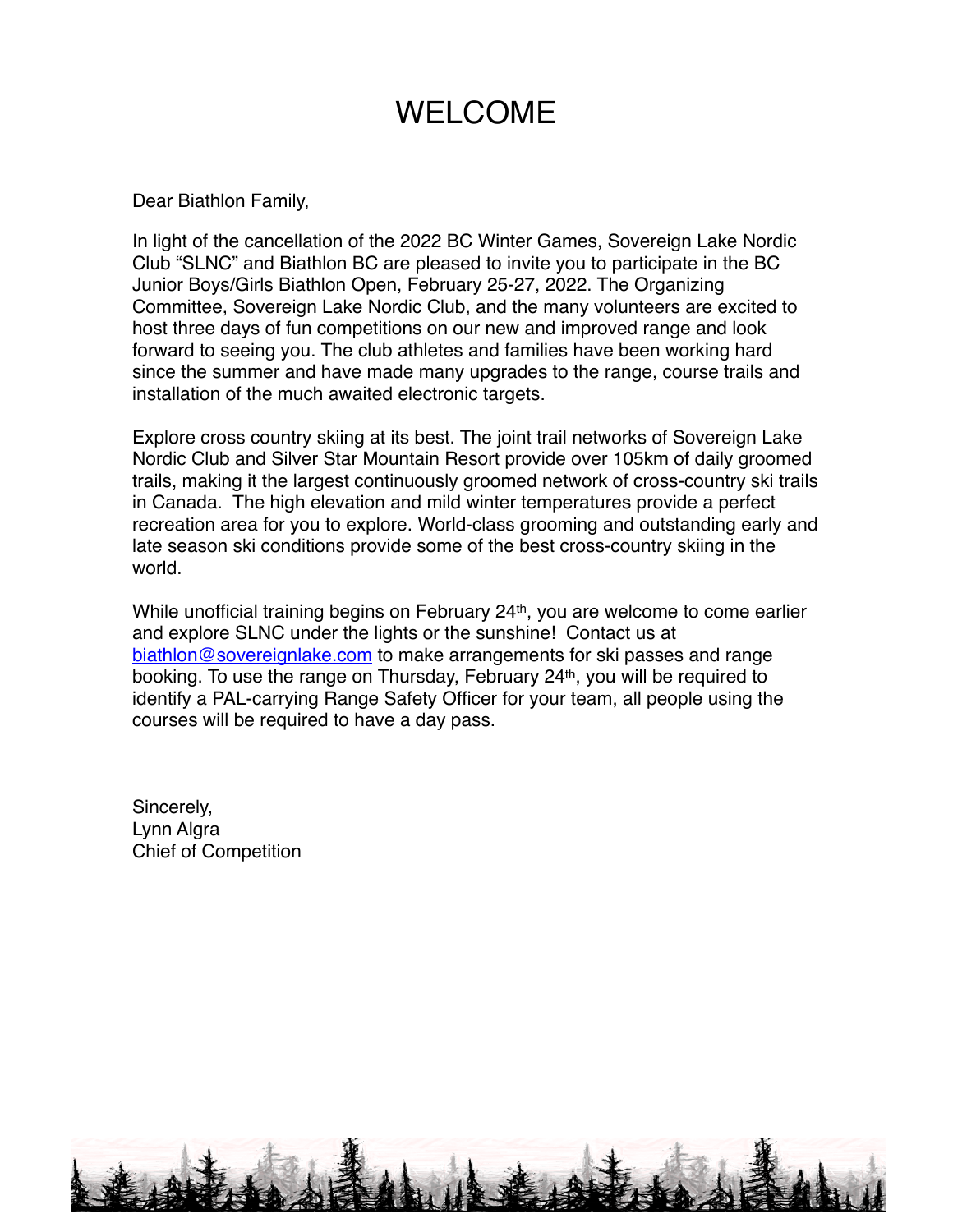#### **COMPETITION VENUE**

Sovereign Lake Nordic Club, Vernon. The facility is located 22km east of the City of Vernon, up Silverstar Road, just 2km west of Silverstar Mountain Resort. Signage is located on Hwy 6 as well as on Hwy 97 directing you towards both SLNC and SilverStar.

All competition information and course maps will be available on Sovereign Lake Nordic's website <https://www.sovereignlake.com/events/> under BC Junior Biathlon Open.

#### **CONTACT INFORMATION**

Please direct any questions regarding this invitation to Kerry VanSickle, Competition Secretary, email at kerry-vs@shaw.ca.

#### **COMPETITION OFFICE**

The competition office will be located on the range in the biathlon timing hut both Friday, Saturday and Sunday for bib pick-up. Bib pick up Friday @ 12:00 Bib pick up Saturday @ 09:00 – 09:30 Bib pick up Sunday @ 09:00 – 09:30

#### **DAY LODGE**

Sovereign Lake Day Lodge is open daily from 08:30 to 17:00

#### **COMPETITION COMMITTEE**

Chairperson **Peter Algra** Competition Chief **Lynn Algra** Chief of Course: Glenn Stiven Chief of Range: Scott Hanry Chief of Stadium: Phil Holmes-Peters Chief of Timing: Craig Ralph Competition Secretary: Kerry Van Sickle Volunteer Coordinator Laura Bot Technical Delegate: Ed Buerfeind

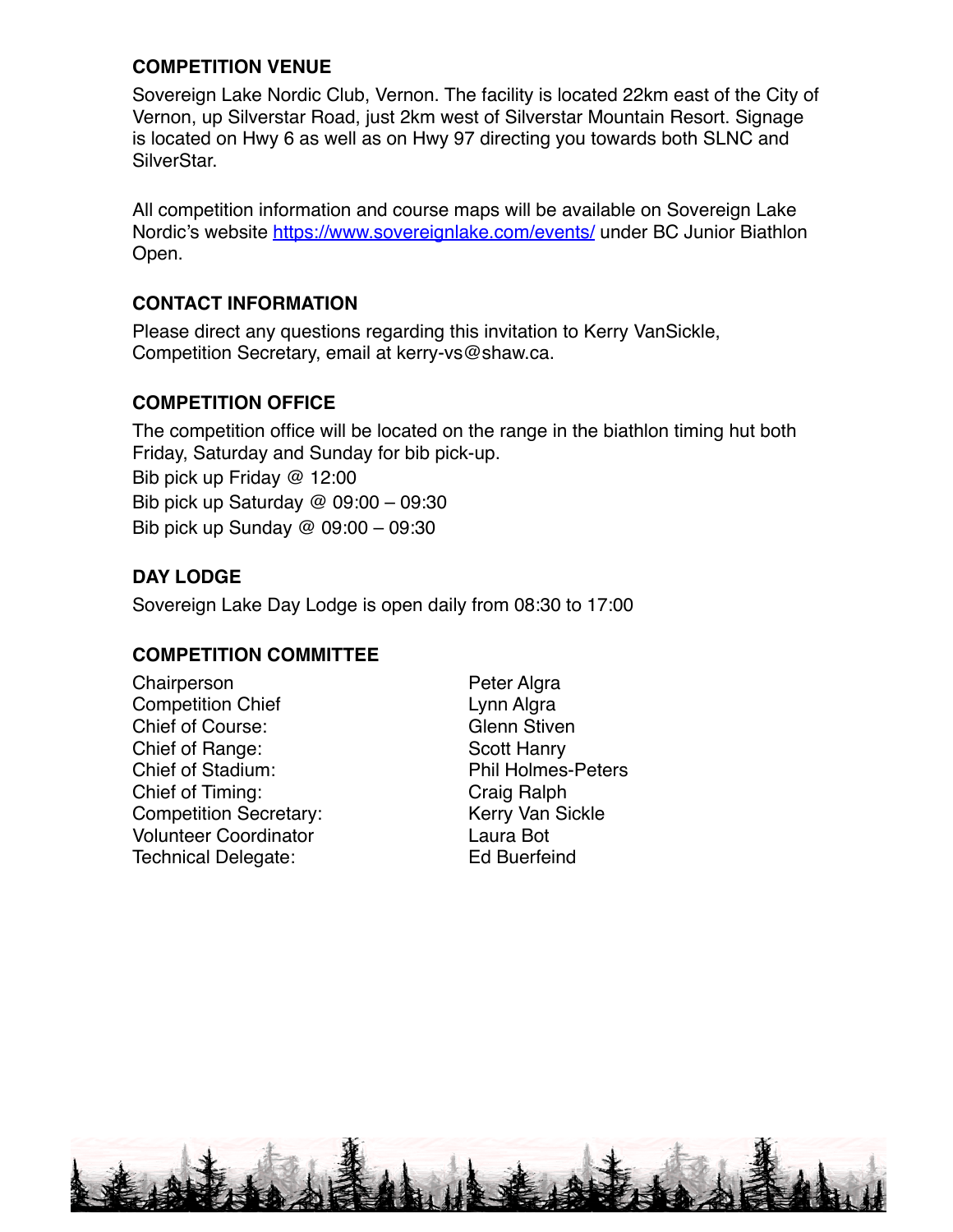# **EVENT SCHEDULE**

| Date                            | Time                       | Event                                                  |  |  |
|---------------------------------|----------------------------|--------------------------------------------------------|--|--|
| <b>Thursday</b><br>Feb 24, 2022 |                            | 12:30 - 16:30   Unofficial Training - Open Range       |  |  |
| Friday                          | 09:00 to 11:00             | <b>Official Training - Assigned Lanes</b>              |  |  |
| Feb 25, 2022                    | 11:30 to 12:00 <b>Zero</b> |                                                        |  |  |
|                                 |                            | 12:20 to 13:20 Shooting Competition TBD                |  |  |
|                                 |                            | 14:30 to 16:00   1km Skate Ski Race (Individual start) |  |  |
| <b>Saturday</b><br>Feb 26, 2022 | 10:00 to 10:50             | Zero                                                   |  |  |
|                                 |                            | 11:00   Start- INDIVIDUAL                              |  |  |
|                                 |                            | 14:00 Awards on the Range for Fri/Sat Comps            |  |  |
|                                 |                            |                                                        |  |  |
| Sunday<br>Feb 27, 2022          | 9:30 to 10:20              | <b>Zero</b>                                            |  |  |
|                                 | 10:30                      | <b>Start- MASS START</b>                               |  |  |
|                                 |                            | 13:30 Awards on the range                              |  |  |

#### **ENTRY FEES**

#### **\$40.00 per athlete per Competition Day**: Junior Boys/Girls

Athletes and coaches register online at  $Zone4$  – No other registration will be accepted. Payment must be made using a credit card.

#### **REGISTRATION DEADLINE**

Athletes and Coaches must register by Thursday, February 14th, 2022 23:59 pm PST. Absolutely no late registrations. No exceptions.

#### **TEAM CAPTAIN'S MEETING**

The Team Captain's Meeting will be held virtually on Wednesday, Feb 23 at 19:00. Meeting link will be provided to coaches registered on Zone 4.

#### **ELIGIBILITY TO PARTICIPATE**

Competitions are open to all BC athletes with birth years of 2007 and 2008. All athletes and coaches must be registered participants with Biathlon Canada to participate.

#### *Biathlon BC has sanctioned the Individual and Mass Start competitions for the purposes of selection to next season's Talent Squad.*

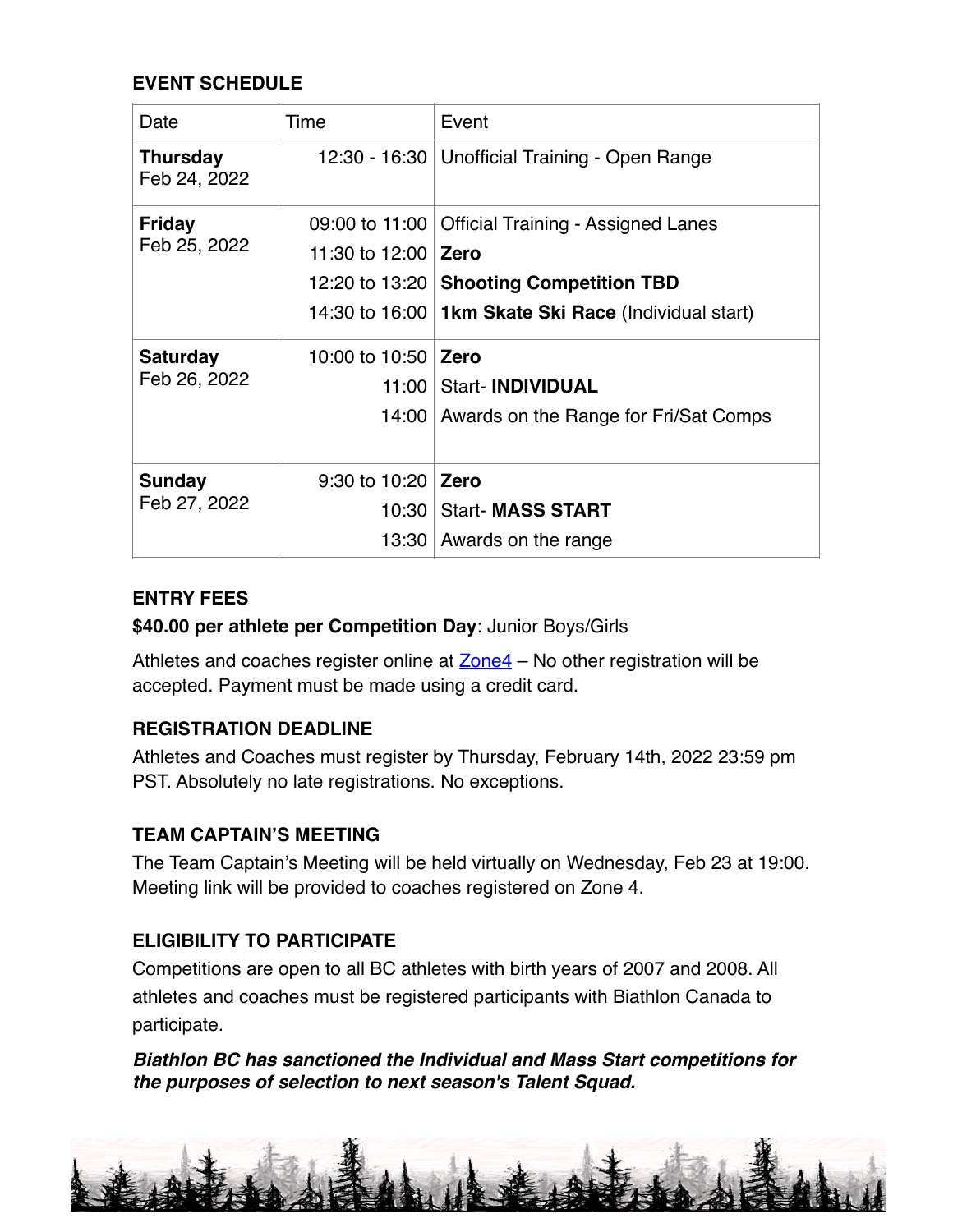#### **MEDALS**

Medals will be awarded according to Section 6.2 of the Biathlon BC Hosting Policy. Medals will be awarded for each competition as follows:

- Four or more competitors First, Second and Third places
- Three competitors First and Second places
- Two competitors First place only
- One competitor Podium recognition only

# **CANCELLATION POLICY**

All registration cancellations will be accepted up to Feb 23rd. Registration amount will be refunded less a \$10 administration fee.

# **RULES**

Rules for Junior Boys/Girls as per the Biathlon BC Hosting Policy. **\*\* 100m penalty loop for Mass Start Competition \*\*** 

# **WAXING FACILITIES**

Waxing can be done indoors at the wax hut but space will be limited. Outdoor power outlets will be available for waxing; please bring your own tent, if desired.

# **WAXING POLICY**

- 1. Depending on feasibility there may be a waxing Protocol, **if not;**
- 2. Structure tools ARE permitted.
- 3. Low Fluoro (for example LF and LF Race) and non-Fluorinated glide waxes, powders, pucks, blocks, liquids and other applications are NOT permitted.
- 4. Medium Fluoro (MF) or High Fluoro (HF) or similar glide waxes are NOT permitted
- 5. Pure Fluoro glide waxes (powders, pucks, blocks and liquids) are NOT permitted. Cold weather powder additives and hardeners are NOT permitted.

# **TRAIL PASSES**

Registered athletes will have trail passes provided for the Friday, Saturday and Sunday competition days.

#### **UNOFFICIAL TRAINING**

Athletes training during Unofficial Training on Thursday, Feb 24th must purchase trail and range passes. This is not included in the competition registration fees.

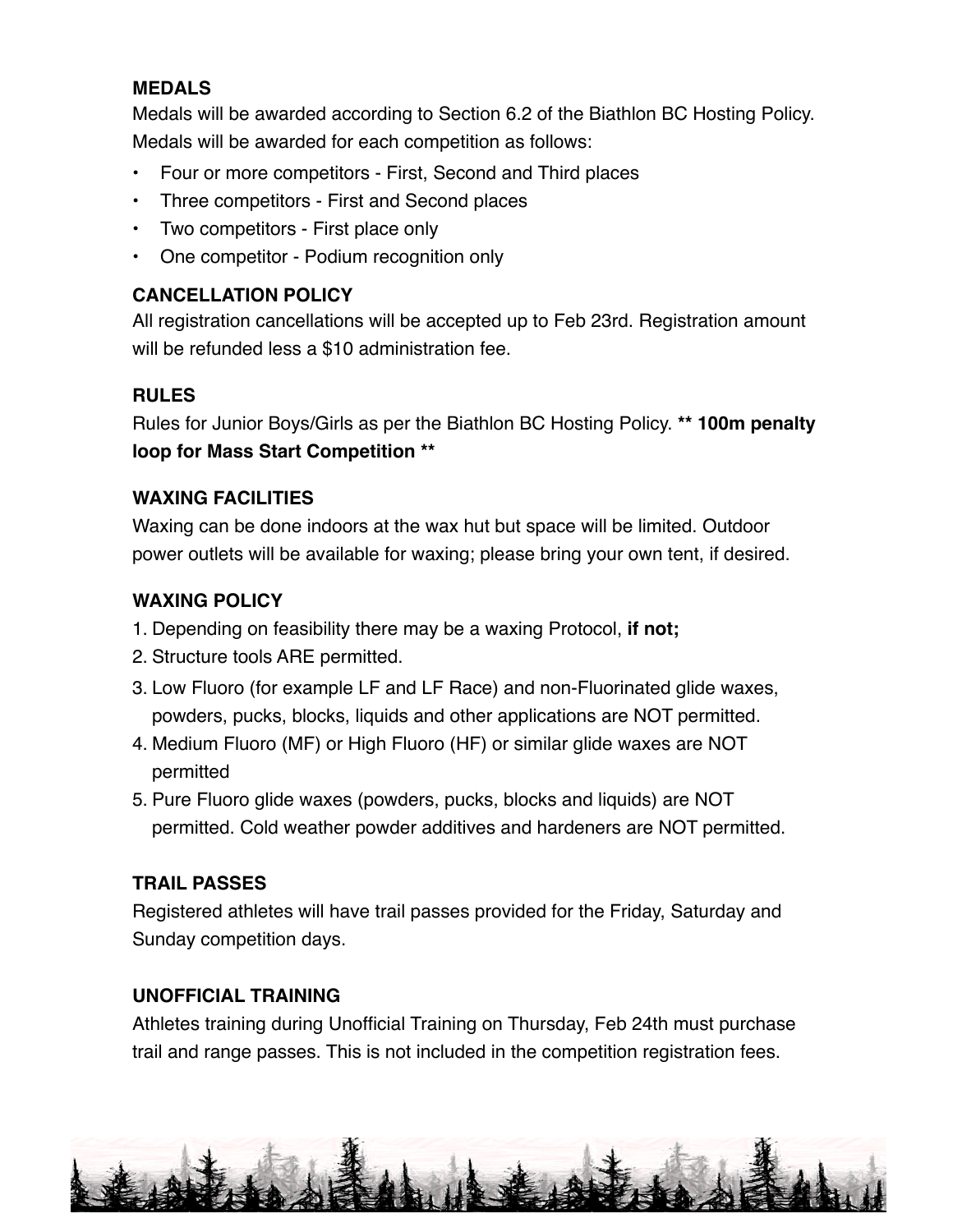#### **CLASSES OF COMPETITION:**

| JR GIRL/<br><b>BOY</b>      | Competition<br>Distance | <b>Start Type</b><br>and Interval | Number<br>ski loops | Length of the<br>loop (km) | Shooting<br>Sequence | <b>Missed Shot</b><br>Penalty |
|-----------------------------|-------------------------|-----------------------------------|---------------------|----------------------------|----------------------|-------------------------------|
| <b>INDIVIDUAL</b>           | 6.0 km                  | Single, 30 sec                    | 4                   | $1.5 \text{ km}$           | PPP                  | 45 sec                        |
| <b>MASS</b><br><b>START</b> | 6.0 km                  | Simultaneous                      | 4                   | 1.5 km                     | PPP                  | 100 <sub>m</sub>              |

The following competitions will be run.

# **PROOF OF VACCINATION**

In order to ensure the health and safety of all participants accessing Sovereign Lake Nordic Centre "SLNC" Biathlon events, we will be adhering to provincial health orders as well as SLNC's Covid-19 protocols and proof of double dose vaccination (screenshot of your BC Vaccine Card or Provincial/State Proof of Vaccination will be required for race registration). For more information, please see [SLNC's Covid-19 Precautions & Procedures](https://www.sovereignlake.com/covid-19-protocols-and-communications-page/) 

#### **ACCOMODATIONS**

#### **Vance Creek Hotel at Silverstar Village**

To book rooms, contact reservation agents at toll free 1-800-610-0805, local 250-549-5191 or info@vancecreekhotel.com. Description and photos of rooms: www.vancecreekhotel.com.

#### **Riviera Village Green Hotel**

4801 - 27th Street, Vernon, BC, V1T 4Z1 Phone (Local): 250-542-3321; Toll Free: 1800-663-4433 https:// villagegreenhotel.com/vernon-bc-hotel-rooms/

#### **Best Western Pacific Inn**

4790 34 Street, Vernon, BC V1T 5Y9 Toll Free: 1(800) 780-7234 Hotel Direct: 250-558-1800 http://www.pacificinnvernon.com

**https://silverstarstays.com** has some good pricing for condos and houses up at Silverstar Mountain

#### **CONCESSION**

There will be a Lunch . Due to Covid-19 protocols, masks are required indoors and there will be limited seating in the day lodge.

**For more information:** email biathlon@sovereignlake.com